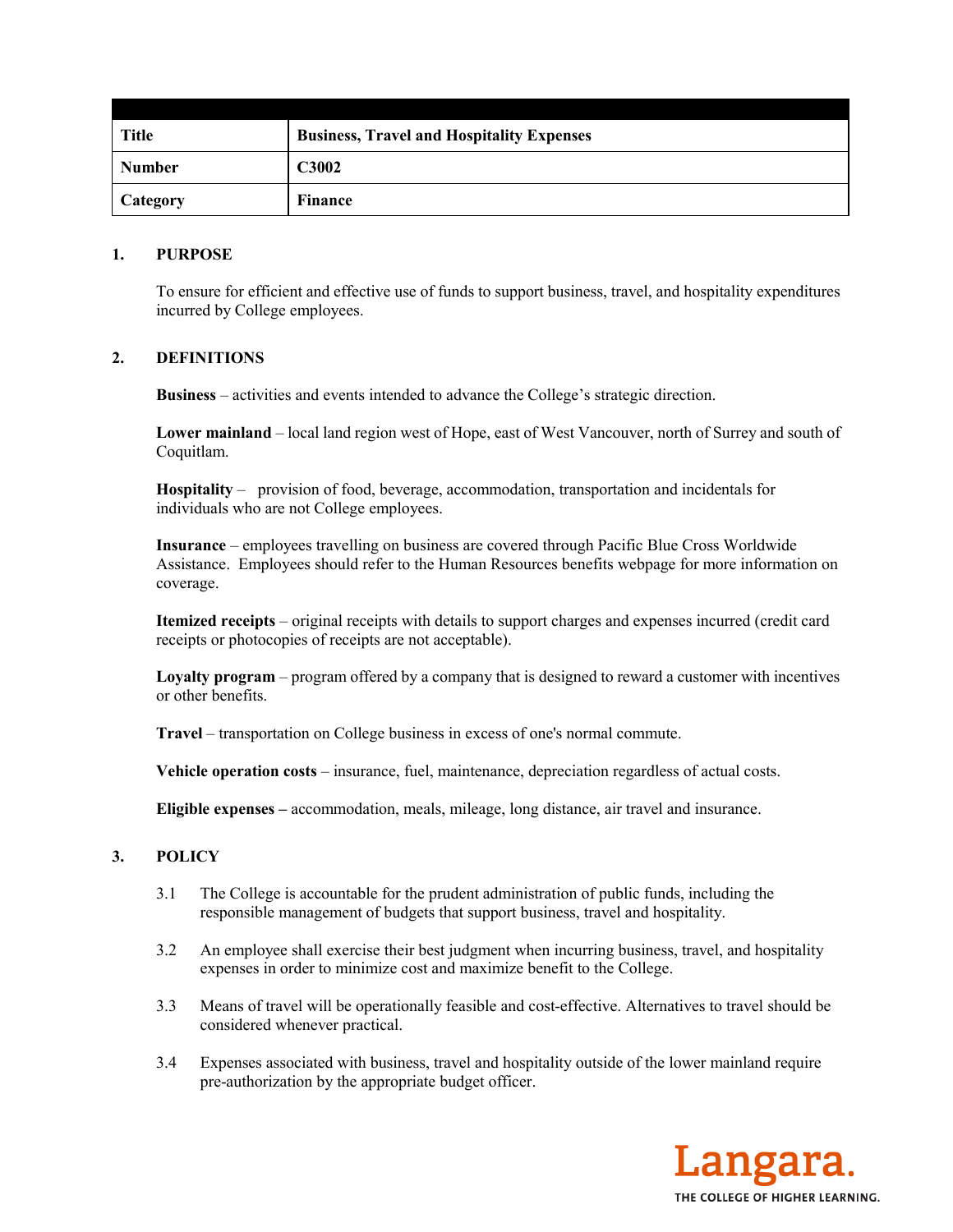- 3.5 Claims for business, travel and hospitality expenses must include original, itemized receipts in order to be considered for reimbursement, unless per diem rates are being claimed.
- 3.6 Claims for business, travel and hospitality expenses should be submitted no later than one month following the expenditure.
- 3.7 Shared expenses will be claimed by the most senior College employee in attendance.
- 3.8 Non-receipted expenses will not be accepted unless under extenuating circumstances.
- 3.9 Travel advances must be cleared within 30 days of completion of travel.
- 3.10 The College will provide a list of non-eligible business, travel and hospitality expenses.

## **Food and Beverages**

- 3.11 Food and beverages at meetings that involve only College employees is discouraged; meetings scheduled during a normal meal time due to participant availability are an exception.
- 3.12 Alcoholic beverages are not a reimbursable expense except in the circumstance of special protocol / external functions which have the approval of the appropriate Vice-President or the President.

## **Accommodation**

- 3.13 Accommodation arrangements should be made with College or provincial government-preferred rates unless quoted rates are more cost-effective.
- 3.14 Reimbursement will be made for single accommodation in a standard room unless other quoted rates are more cost-effective.
- 3.15 Where private lodging is used in lieu of commercial accommodation, reimbursement for private accommodation may be claimed.

# **Air Travel**

- 3.16 Air travel should be on the most economical class of ticket and not based on personal airline preference nor preferred loyalty program.
- 3.17 Air travel that is in excess of eight hours of consecutive flight time may vary from economy class with the prior approval of the Vice-President or the President.

# **Vehicle Rental and Use of Personal Vehicle**

- 3.18 Travellers may wish to rent an automobile to save time or reduce costs. Reimbursable expenses include the km/mileage charge by the car rental agency, gasoline charges and insurance coverage when applicable. Vehicle rental should be from a College or provincial government-preferred agency, unless a quoted rate from another agency is more cost-effective. Travellers who rent vehicles are responsible to ensure that they have obtained adequate insurance. The vehicle rental rate table can be found at the [Procurement Service's site.](https://www2.gov.bc.ca/assets/gov/careers/all-employees/pay-and-benefits/appendix_1_travel_allowances.pdf)
- 3.19 The category of vehicle rental should be suitable to business and occupancy requirements.
- 3.20 Employees who choose to use their personal vehicle when it is the most practical and economical way to travel will be reimbursed at the approved mileage rate set by the College which is intended to cover all vehicle operation costs.